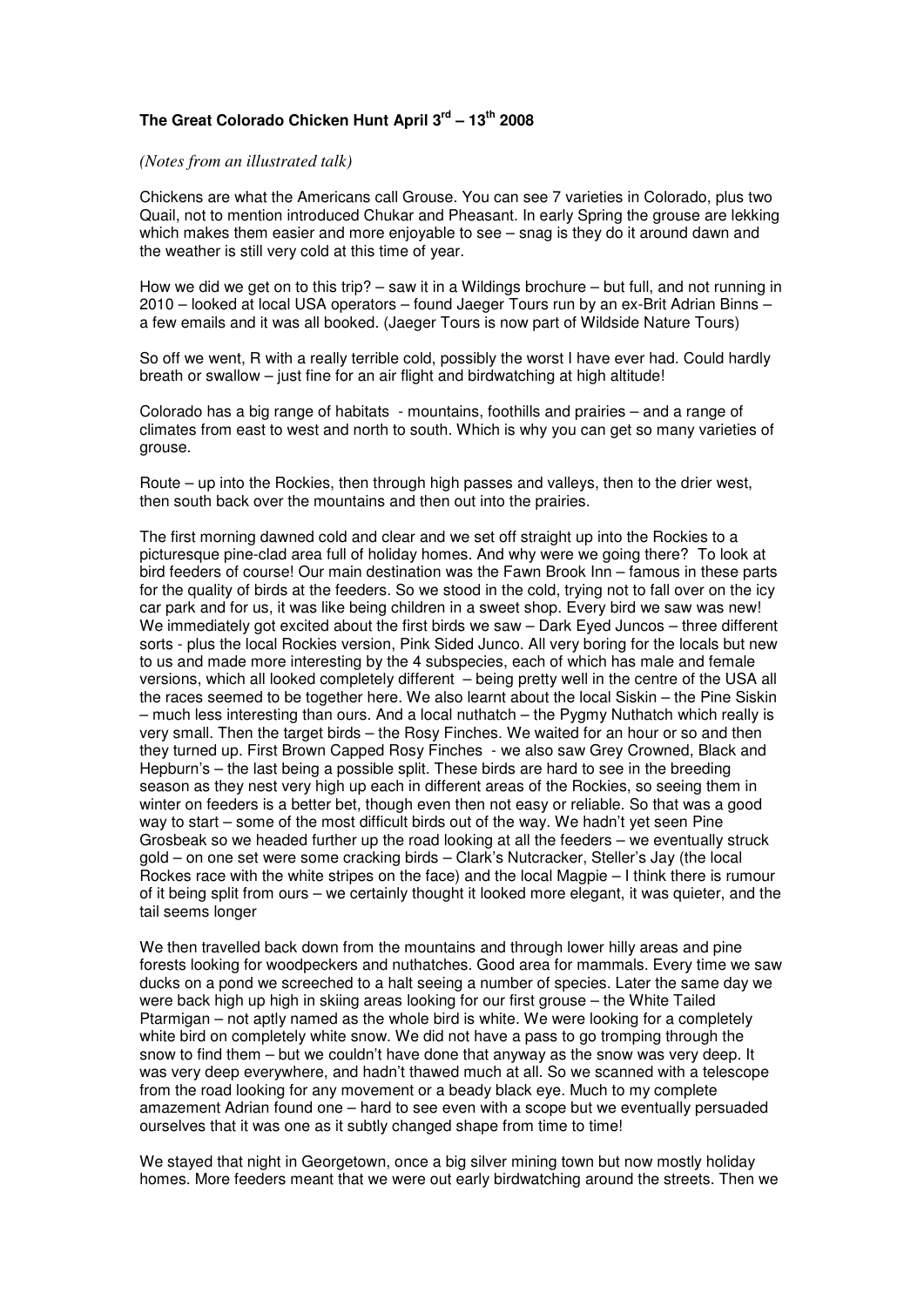were off over a beautiful pass, very snowy and frozen, but we did manage to find a 3 Toed Woodpecker – a desirable bird for us now it has been split from the European one. Then along a beautiful swampy valley – called a Park locally - saw a female moose and youngster. Main target was the big semi-frozen lake at Windy Gap for waterbirds and gulls. Luckily not windy when we were there. We found Barrow's Goldeneye, also California Gulls and the ubiquitous Canada Geese – but somehow better in their proper environment. (and they build breeding platforms for them!)

Now it was up and over the great divide again to an area of high bleak plains and the Arapaho Wildlife Refuge. We drove in here, got stuck in the mud, decided to go no further and had lunch which, every day, was bought in the morning at a local Safeway.

It was very exposed up here but there were some good birds – Sage Thrasher, Sage Sparrow and we were looking for Golden Eagle. Adrian said "look on the power poles" – we didn't believe him as they never perch on power poles in the UK – but there it was! On a power pole – admittedly a very tall power pole. And we also saw most of the things they eat – prairie dogs, ground squirrels and skunks. To go with the Scottish scenery, and the Golden Eagle, we now saw a big herd of the local version of Red Deer – Elk. Now the reason for going to these cold, high, windy plains was to find Greater Sage Grouse. These are really big birds – must be similar to a female Capercaillie. We went out in the evening – without Peter who had now subsided with my cold – as there was a faint chance they might be displaying. We slipped and slithered in the van up a muddy track, the snow started to fall, it was getting dark, and suddenly, much to our amazement, there they were - right next to the track. They threw their heads back, stuck out their fluffy white chest with khaki coloured air sacs and made little popping noises. They were quite beautiful. And they were fantastically well camouflaged against the half dead sage brush – but how they get into breeding condition when there appears to be nothing to eat is a mystery. Actually, we looked this up in HBW and it's all very interesting. Next morning we intended to go back but a heavy snowfall overnight meant that the track would be impassable to our bus – so Peter never saw them.

As I said the next morning was very snowy and also very beautiful. Despite the weather there plenty of migrants around – especially Sandhill Cranes, which look somewhat out of place standing on the snow. There were plenty of Coyotes around as well – we never were sure how to pronounce their name - very visible in the white landscape – a tired crane would be a good meal.

Our next destination was to look for Sharp Tailed Grouse. We were worried about whether they would be lekking in the heavy snow, and if they were, whether we could get to them on the snowy roads. Our problems were solved when we met Ron. We bumped into him coming out of the Ladies – us that is – he asked us if we were birdwatchers (bins round neck a bit of a give-away) we said yes, he said "Come over to my place, I've got Sharp Tailed Grouse in the garden." We introduced him to Adrian and we decided to go for it. Ron had built a huge log cabin up in the hills and as we approached it looked promising. Plenty of Red Winged Blackbirds in the bushes, chipmunks under the feeders and then – yes, there they were, STG grouse in the trees! Not a very spectacular grouse, but we had excellent views as they fed just outside the window. We made plans to come back in the morning to see them lekking, which apparently they do just by the garage!

Meanwhile, we set off up a very muddy track to a coal mine, where we met a new contact of Adrian's from the mining company, who was very confident we would see STG and also Blue Grouse. Suffice to say, we didn't. Conditions were dreadful, P stayed in the van, being ill, R walked up the road, the others walked though deep snow and none of us saw anything much at all!

And the next day it was snowing heavily so we were unable to get up Ron's dirt track to see the lekking STG. We tried an alternative road to a known lekking site but when the only vehicles we could see were 4WD and they were in the ditch we tentatively did an 18 point turn and gave up. Luckily the rest of the days programme was down low on the dry side of the mountains where we visited a dry valley which was our target location for the Black Throated Sparrow and Chukar Partridge. While the others were scanning the hillsides for Chukar we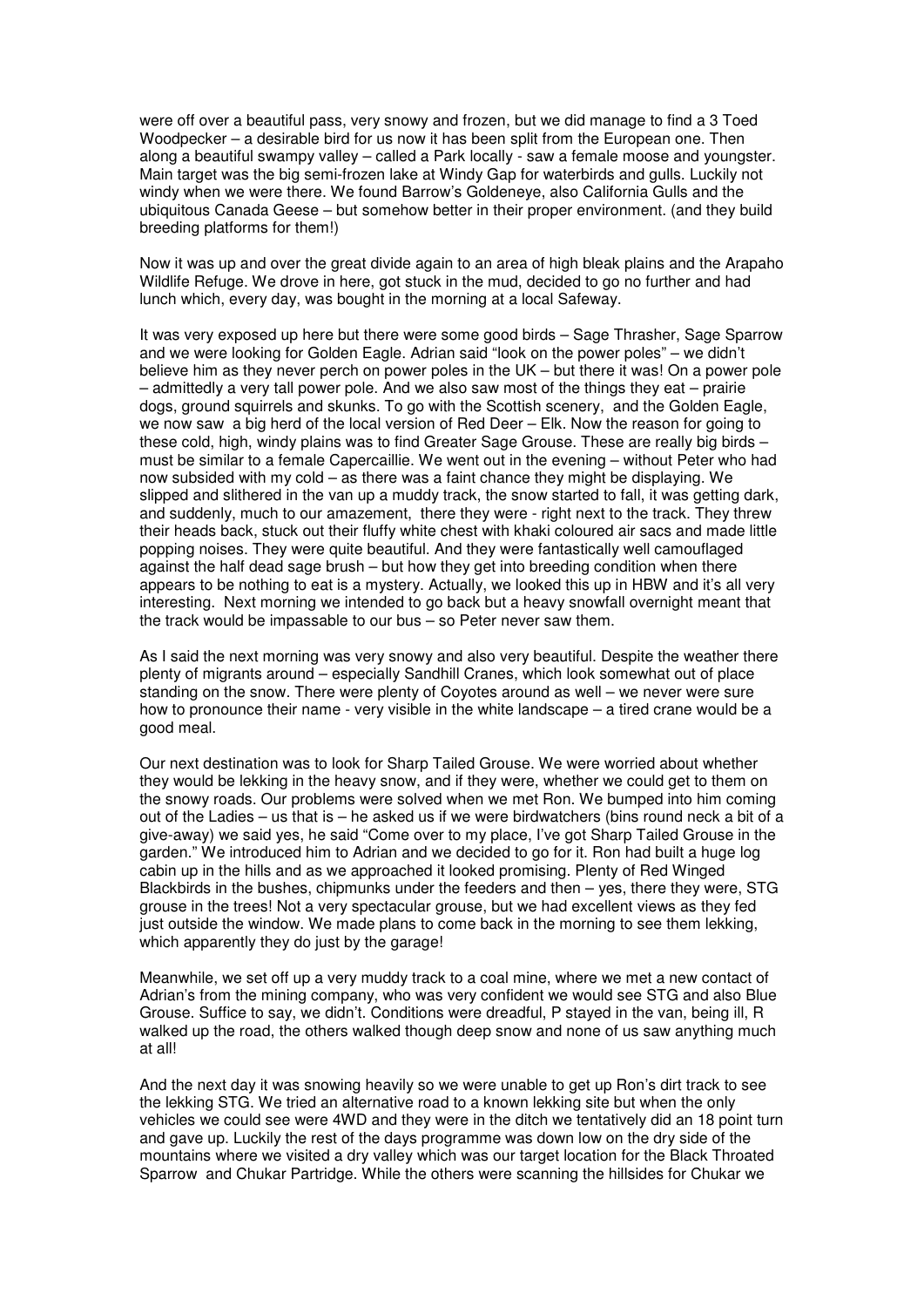concentrated on the other birds - for example the Mountain Bluebirds – and it was even quite warm!

We then moved on to an area of houses and orchards where we searched every tree for Lewis's Woodpeckers and every brush pile for Scaled Quail. Having not found either, we stopped by a house which used to belong to a friend of Adrian and used to be good for birds. Adrian asked the new owner if we could come in to look for the Lewis's Woodpecker which used to nest there - a typical hospitable reply – "Yes come on in all of you – it's on this tree now, see!" And there it indeed was perched on one of the ubiquitous cottonwood trees. An amazing bird – it catches insects in the air and only "woodpecks" to make holes for breeding. The house-owner then mentioned that there was a Great Horned Owl in the conifers somewhere – after a bit of a search we found it – it was huge! Later we saw quite a few on the nest – right out in the open using one of the few trees available.

Other birds we found in areas with houses were this Curve Billed Thrasher, which is really a southern desert bird and right on the edge of its range here, and we eventually found a Scaled Quail true to form in a brush-pile.

Our next destination was Gunnison. This is the Black Canyon of Gunnison – very impressive scenery where went to search for Blue Grouse. They are solitary and although they have a display which involves a far carrying boom they do not lek – however they are not usually too difficult to find. However, we failed to find one and again the deep snow restricted our access somewhat.

But the main attraction of Gunnison is the Gunnison Sage Grouse, recently split from the Greater Sage Grouse. This was our first organised "lek viewing" - we got up at 4.00, had a very minimal breakfast with definitely no coffee, dressed in every item of clothes we had, then picked up our guide at the motel. We drove in the dark along dirt tracks to the hide, which was a converted shipping container with two rows of seats. We got ourselves comfortable and the front flap was opened. It was still very dark but soon started to get slowly light and we could just make out small dark shapes running around in the far distance. They never got close but we could see OK through our scopes. It was very cold, the ground was frozen hard but there was a surprising amount of bird activity especially when the sun started to melt a few patches of ice. We had to wait till all the birds had departed before we could go – there was a cheer when the last one flew off! We were frozen! P did not come – possibly quite a good decision. And the lack of coffee – well there were no toilets and we were in the hide for over 2 hours in freezing conditions ……

So then it was along another beautiful valley up over another pass, failing to find Grey Jay, and then to some big lakes. Lots of good birds - Clarks, Western, and Eared Grebes and plenty of waders plus Pelicans, Snow and Ross's Geese and Killdeer.

Our next destination was the Prairies, but there were several areas there for which we required a Colorado Division of Wildlife permit. We had met up on the very first evening to get our passes in, of all places, Wal-mart - like an extremely big Woolworths. I had a temperature but I had to go – you had to apply in person even if that person felt like death warmed up! We had to go to the Hunting section where you buy guns and get Hunting permits! When we eventually managed to rouse an assistant, the process took ages – about 5 minutes per person - they took all our details including weight and had to invent a Social Security number for us – 0000000001 seemed to work!

And then it was away east into the Prairies – very flat landscapes and big skies, like East Anglia, Australia or Argentina. We wanted to see Lesser Prairie Chicken the lek site was – closed. Luckily we had had warning of this and Adrian had managed to book a slot at another nearby site, over the border in Kansas. However, we stopped here to try and call up Cassin's Sparrows – however they had more sense than to be here in the howling gale – most of the American Sparrows are migratory and they probably hadn't arrived yet. There were some other good prairie birds though – Ferruginous Hawk, Mountain Plover and loads of Long Billed Curlew.